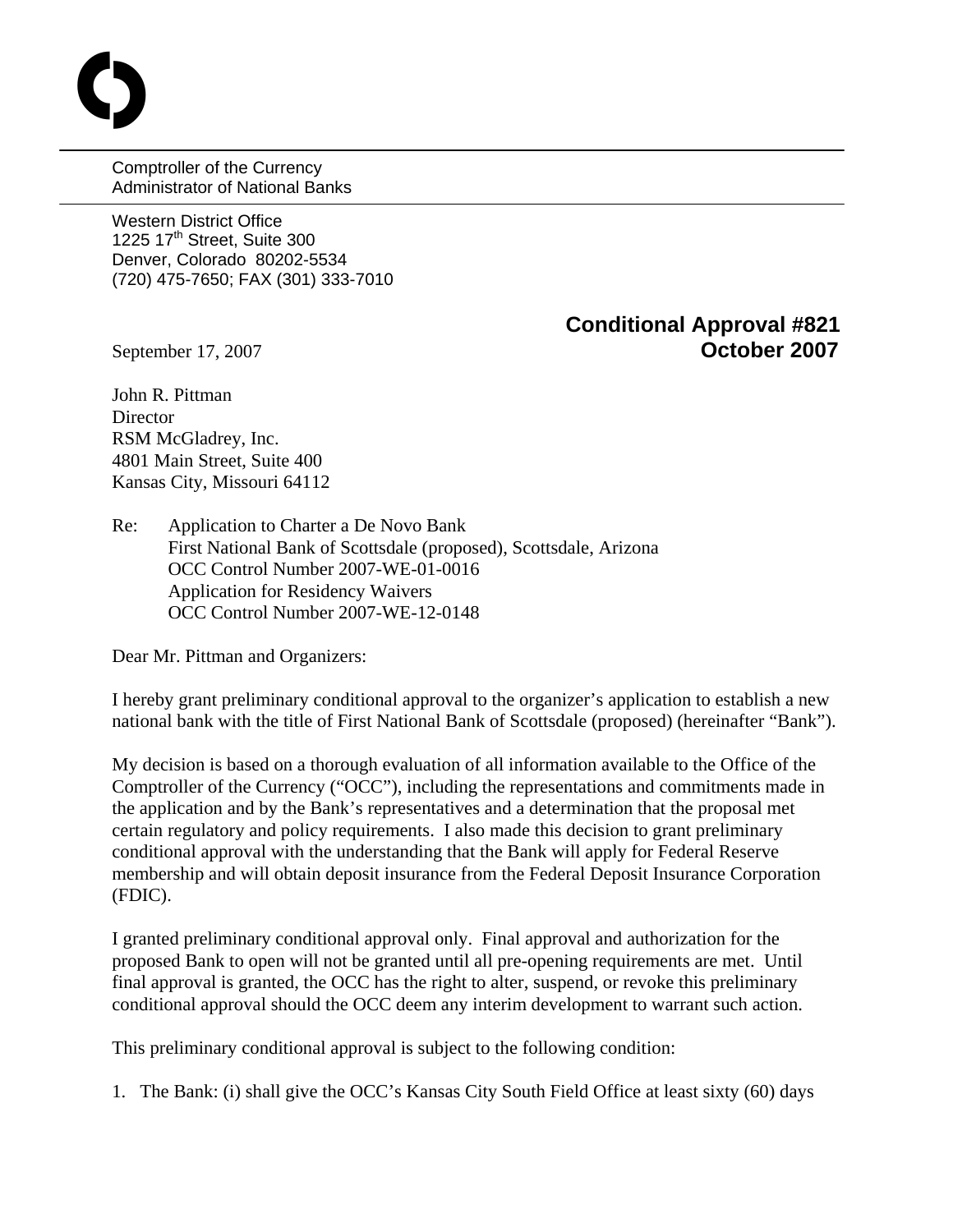prior written notice of the Bank's intent to significantly deviate or change from its business plan or operations<sup>[1](#page-1-0)</sup> and (ii) shall obtain the OCC's written determination of no objection before the Bank engages in any significant deviation or change from its business plan or operations. The OCC may impose additional conditions it deems appropriate in a written determination of no objection to a bank's notice. For the first three years of operation, the Bank must also provide a copy of such notice to the FDIC's Kansas City Regional Office.

This condition is a condition "imposed in writing by the agency in connection with the granting of any application or other request" within the meaning of 12 U.S.C. § 1818. As such, the condition is enforceable under 12 U.S.C. § 1818.

The Bank's initial paid-in capital, net of all organizational and pre-opening expenses, shall be no less than \$6,040,000. The manner in which capital is raised must not deviate from that described in the business plan without prior OCC notification. If the capital for the Bank is not raised within 12 months or if the Bank is not opened for business within 18 months from the preliminary conditional approval date, the approval expires. The OCC is opposed to granting extensions, except under the most extenuating circumstances and when the OCC determines that the delay is beyond the applicant's control. The organizers are expected to proceed diligently, consistent with their application, for the Bank to open for business as soon as possible.

The OCC poses no objection to the following persons serving as executive officers, directors, and/or organizers as proposed in the application.

| Name                    | <b>Proposed Position</b>            |
|-------------------------|-------------------------------------|
| Brian Lloyd Roby        | Director and CEO                    |
| Judith Chandler         | Director and President              |
| Matthew Dean Lindamood  | <b>Chief Credit Officer</b>         |
| Michael David Major     | <b>Chief Financial Officer</b>      |
| Nancy Lee Spavale       | Senior Vice President of Operations |
| Erma Lee Glasnapp       | Director                            |
| Cheryl Glasnapp Wright  | Director                            |
| Randy Edward Glasnapp   | Director                            |
| George Douglas Thompson | Director                            |

Prior to the Bank's opening, the Bank must obtain the OCC's prior written determination of no objection for any additional organizers or executive officers, or directors appointed or elected before the person assumes the position. For a two-year period after the Bank commences business, the Bank must file an Interagency Biographical and Financial Report with the OCC and receive a letter of no objection from the OCC prior to any new executive officer or director assuming such position.

 $\overline{a}$ 

<span id="page-1-0"></span><sup>&</sup>lt;sup>1</sup> If such deviation is the subject of an application filed with the OCC, the OCC does not require any further notice to the supervisory office.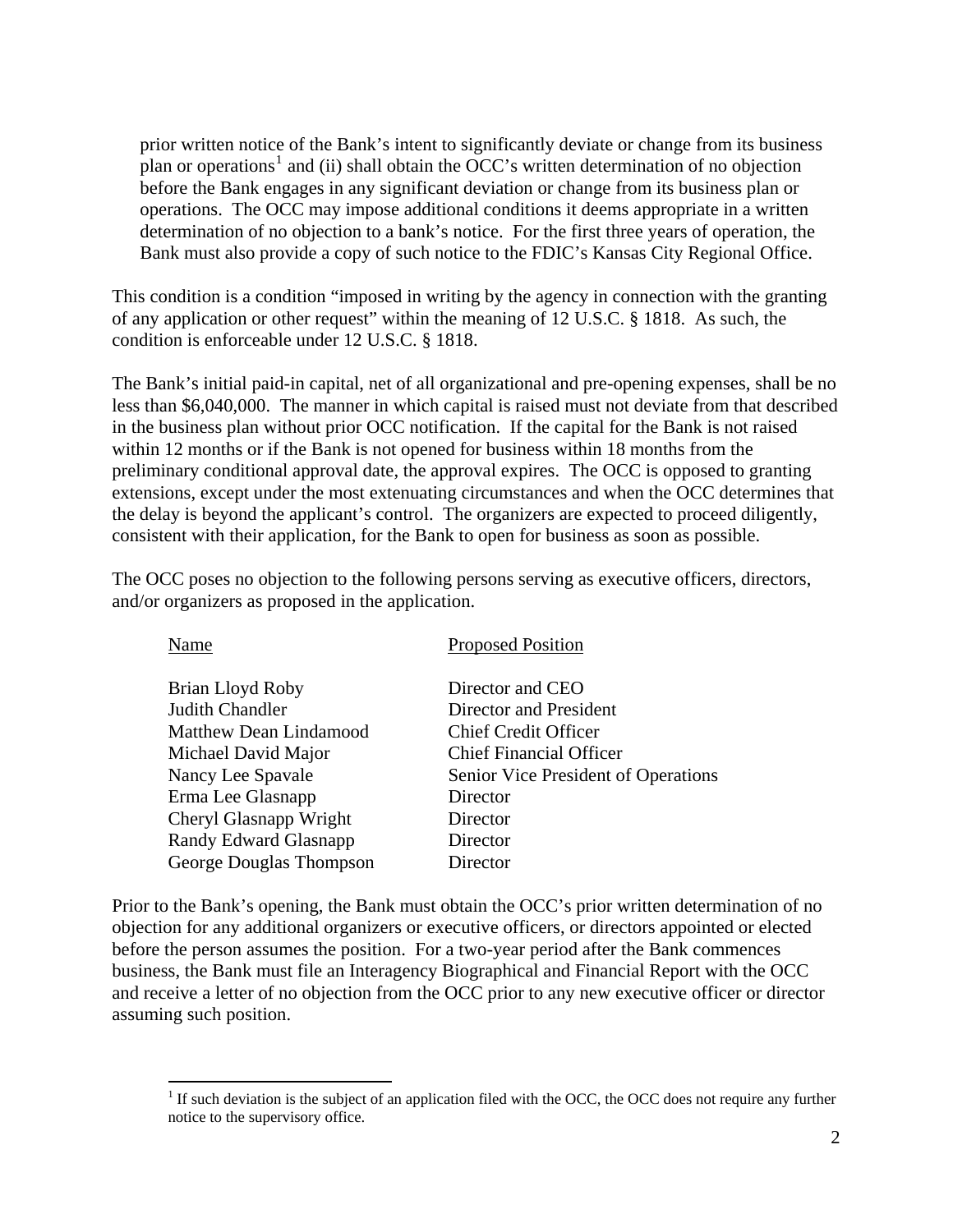The "Charters" booklet in the *Comptroller's Licensing Manual* provides guidance for the instructions on organizing your Bank. The booklet is located at the OCC's web site: [www.occ.treas.gov/corpbook/group4/public/pdf/charters.pdf.](http://www.occ.treas.gov/corpbook/group4/public/pdf/charters.pdf) The booklet contains all of the steps you must take to receive your charter.

As detailed in the booklet, you may establish the corporate existence of the Bank and begin organizing the Bank as soon as you adopt and forward Articles of Association and the Organization Certificate to this office for review and acceptance. As a "body corporate" or legal entity, you may begin taking those steps necessary for obtaining final approval. The Bank may not begin the business of banking until it fulfills all requirements for a Bank in organization and the OCC grants final approval.

After reading the instructions for the organization of a new national bank, it is suggested that you or another designated representative consult with Senior Licensing Analyst Bob Norris at 202-874-5060 to discuss the organizational process. The OCC believes that such a meeting can contribute to a more efficient and effective organization process and help avoid common mistakes that have delayed or prevented other banks from opening.

Enclosed are standard requirements and minimum policies and procedures for new national banks. The Bank must meet the standard requirements before it is allowed to commence business and the Board of Directors must ensure that the applicable policies and procedures are established and adopted before the Bank begins operation.

In addition to the standard requirements for all new national banks, the following special requirements must be satisfied prior to the Bank's request for a pre-opening examination and before the OCC will grant final charter approval:

1. The Bank must submit to the OCC's Kansas City South Field Office for review and approval a complete description of the bank's final information systems and operations architecture as well as the information systems risk assessment and management plan. This should include a schematic drawing and discussion of the following items:

> Vendor due diligence and contracts; electronic banking security mechanisms and policies; information systems personnel; internal controls; audit plans; and operating policies and procedures, including, but not limited to, vendor management, weblinking, customer authentication and verification, and business resumption contingency plans.

2. The Bank must have performed an independent security review and test of its electronic banking platform. The Bank must have this review performed regardless of whether the platform is operated in-house or by one or more third-party service providers. If the Bank outsources the technology platform, it can rely on testing performed for the service provider to the extent that it satisfies the scope and requirements listed herein. The review must be conducted by an objective, qualified independent source ("Reviewer").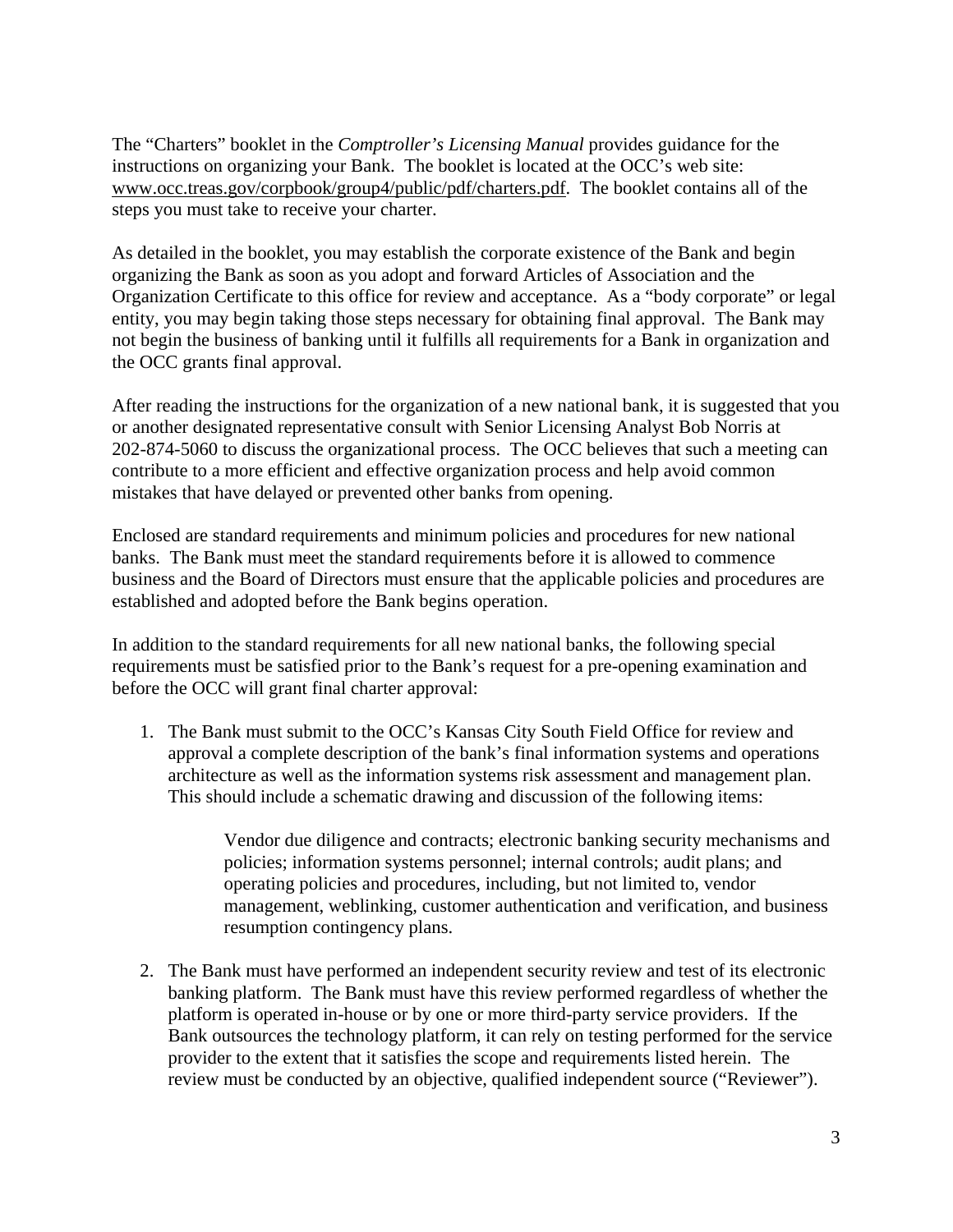The scope should cover:

All access points, including the Internet, Intranet, or remote access.

The adequacy of physical and logical protection against unauthorized access including individual penetration attempts, computer viruses, denial of service, and other forms of electronic access.

By written report, the Reviewer must confirm that the security measures, including the firewall, have been satisfactorily implemented and tested. For additional guidance, refer to the FFIEC IT Examination E-Banking Handbook, pages 26-30, Information Security Program. This booklet is located at the FFIEC's Web site: [http://www.ffiec.gov/ffiecinfobase/bookets/e\\_banking.pdf.](http://www.ffiec.gov/ffiecinfobase/bookets/e_banking.pdf)

- 3. The Bank must have a security program in place that complies with the "Interagency Guidelines Establishing Standards for Safeguarding Customer Information" specified at 12 CFR 30, Appendix B.
- 4. Prior to the adoption of any stock option plans for organizers, directors, officers or employees, the Bank must submit details of the plan to the OCC and receive a written non-objection from the OCC.

Under separate cover, the OCC will send to you an appropriate set of OCC handbooks, manuals, issuances, and selected other publications. This information does not include the Comptroller's Licensing Manual, which is available only in electronic form at our web site: [http://www.occ.treas.gov/corpapps/corpapplic.htm.](http://www.occ.treas.gov/corpapps/corpapplic.htm)

This preliminary conditional approval, and the activities and communications by OCC employees

in connection with the filing, do not constitute a contract, express or implied, or any other obligation binding upon the OCC, the United States (U.S.), any agency or entity of the U.S., or any officer or employee of the U.S., and do not affect the ability of the OCC to exercise its supervisory, regulatory, and examination authorities under applicable law and regulations. The foregoing may not be waived or modified by any employee or agent of the OCC or the U.S.

I also approve the request for multiple waivers of the residency requirements of 12 USC 72 for the majority of the board of directors of the Bank. We understand that after their election, one of the Bank's board of directors will meet the residency requirement of 12 USC 72. The Bank may continue to appoint directors who do not meet the residency requirements without applying for individual waivers, as long as the ratio of directors remain the same as in this approval. This waiver is granted based upon a review of all available information, including the filing and subsequent correspondence and telephone conversations, and the Bank's representation that this waiver will not affect the board's responsibility to direct the Bank's operations in a safe, sound, and legal manner. The OCC reserves the right to withdraw or modify this waiver and, at its discretion, to request additional information at any time in the future.